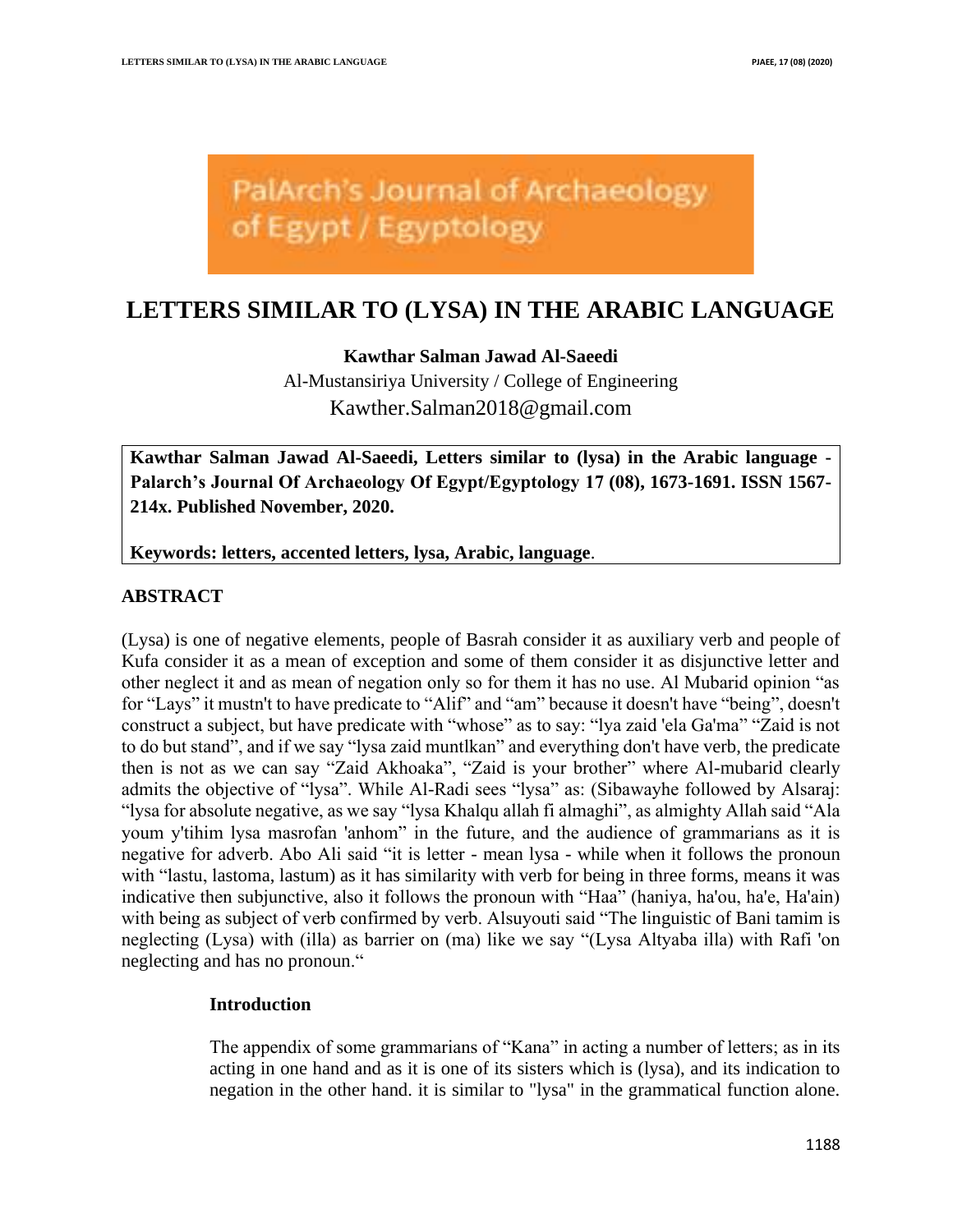The supplement of lysa is four: "ma" and "La", "Laat", "Ena ". "Lysa "is mentioned in the Holy Quran eighty-eight times, thirteen times of them as a phrase - preposition phrase-and as mean of preposition of (la: m) letter as almighty Allah say (Wa lysa lahu min don allah 'aulyaa') (Al-'ahkak: 32) and eighteen times with predicate (with preposition phrase "Alaa" as almighty Allah says "Fa lysa ale: kum Janah 'a toksro min alsalat. etc. Mentioned two times the phrase as limitation method which means (Ma and illa) and for sure they don't have negation, as it is doesn't adjunctive for predicate, as Allah say "wa 'ena lysa lil' ensan 'ila ma sa (a) (Alnajim: 39). The subject of (lysa) mentioned fifty five times in the holy Quran as indefinite, the predicate is phrase that preceded it, that means that "lysa" negate action of something on what are came after whether it is subject or predicate, if the predicate is preceded so it is negate the action of subject on it, as almighty Allah said "enaho lysa sultan" (alnahil: 99) while the predicate of (lysa) mentioned eighty four times as (prepositional phrase) in the position of subjunctive and four times as absolute subjunctive .The last of our prays is thank almighty Allah the master of the world.

#### **Literature review**

#### **1. The opinions of grammarians on (lysa)**

Numerous sayings of the ins dropped by (lysa) and there was conflicting severe conflict, some of whom claim Flatha, but it does not negate the professionalism in some locations, and some of them emphasizes professionalism in all left over .

The opinions of grammarians are as follows:

1 .**Sibawayh said** (Abu Bishr, 1977): (("Was" may have another place, limited to the subject in it - meaning its completion - you say: Abdullah was created, that is, he created Abdullah, and the matter was, that is, the matter occurred, and so-and-so continued, that is, it is proven, as you say (I saw Zaid a ) you want to see the eye, as I found it says, want Wijdan stray, as have become evening , is like it was, and again to the status of your word woke up and slept, Fa what is not , it is not where this is, because they put one placement, and then did not act Conjugate the other verb )).And Sibawih in this text does not deny the violation of (not) to Kan and her sisters, because it is not permissible for her to do what is permissible for ( Kaan and her sisters ) , so he reached a logical conclusion, which is that she does not act as a behavior ( Kana and her sisters ) , and then it cannot be a complete act. not to insist not to behold, but only - and this is what did not say his Sibawayh - also professionalism.

2 .**The opinion of the coolant** says in his brief (either "not" it is not permissible to tell what worked as per thousand and lam, because it is not ( it does), and built them an actor, but tell him that , so you say: (not Zaid E does not exist ) If it is said that, a news about Zaid in your saying (not Zaid starting point ): I said that Zaid is not a starting point, and then adds: (and everything in it is not doing it is not then the good news only on him, says: Zaid brother, told the Tell about "Zaid". I said: Who is your brother Zaid (Muhammad, 1385 AH) .

We find e n a that coolant in apparent recognition of professionalism, "not" where he says: (because it's where not (do) nowhere no time, as he says: ((not build them active)), i.e., not acting, so do not tell them, including the Alef and Lam, like the rest of her sisters .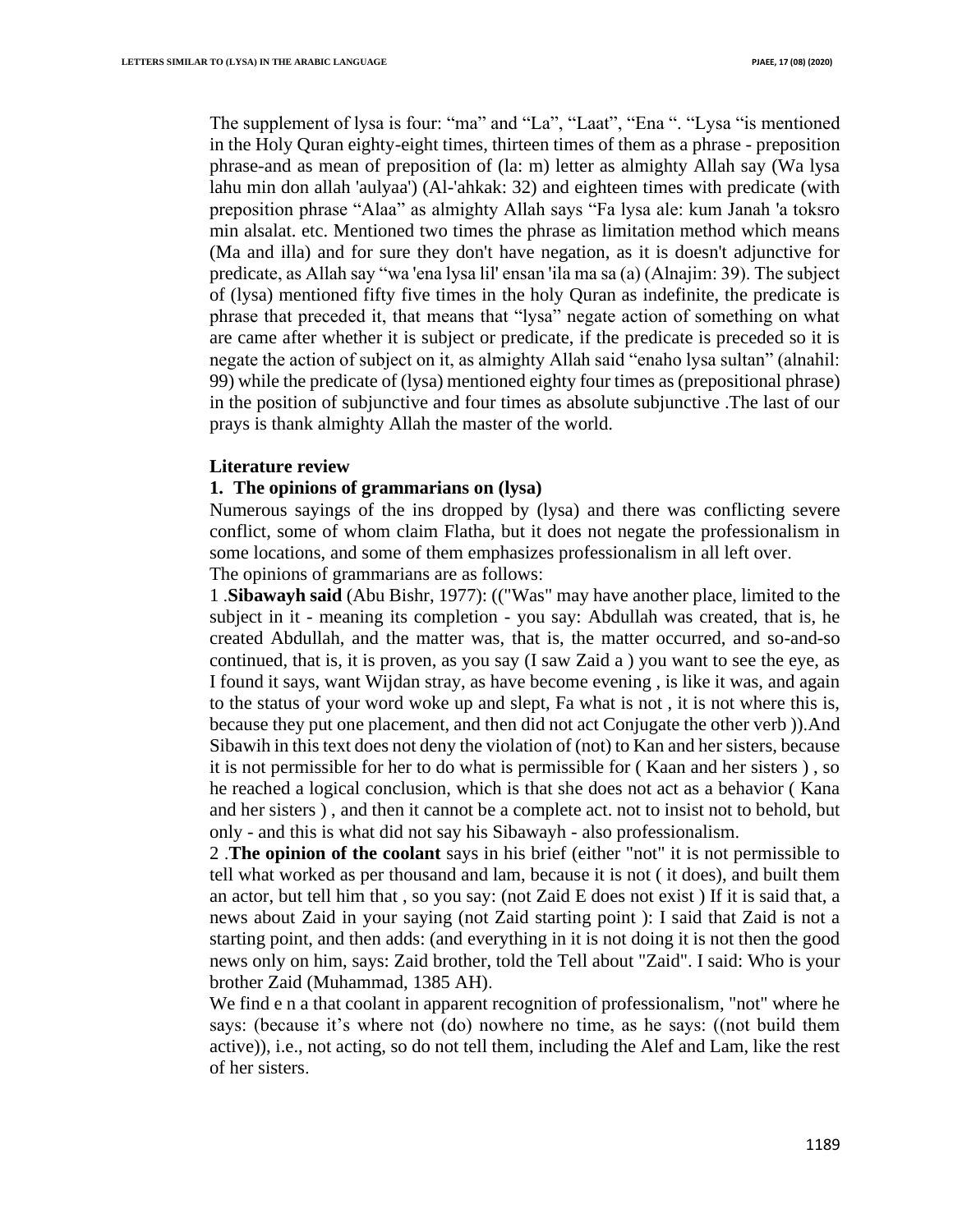3 **.Al-Radhi says** in Sharh al-Kifiyyah: ((Sibawayh said, and Ibn al-Sarraj followed him: ((Negation is not at all, you say: ((God's creation is not like it)) in the past and the Almighty said: ((Except on the day he comes to them is not spent on them)) (Hood: 8) In the future, and the majority of grammarians are to deny the case (Muhammad, 1938).As for the conditions of Ibn Malik to enter "not", the past must be called the pronoun of the affair ( Abdel-Al, 1975 ) . The previous text is answered with two observations:

**First:**A n Sibawayh poverty t a n "no" to deny at all, Wa n a ask where exile in the verse: ((waxing is not a relative).

**The second:** In the example that he brought to indicate the negation of the past: "The creation of God is not like him".If it were "not" an act as they say, then it would not have entered into the act after it, and there is no room for any graduates in this field, and the opinion that does not need a first graduation of what needs.He adds Ridi: ((and Sibawayh and the majority is that he did not acting, Abu Ali said in one telling me e: It's letters and either inflict conscience in: (I'm not but Ye and you do not) Vlhbhaa already, being three, and the sense of what was being raising Mnabba , As the right pronoun in a (Hania, Ha ,a, Hai, Haen) with being a noun of a verb likening it to a verb (Muhammad, 1938)>This saying is worthy of our respect and reflection - it explicitly and clearly states that the reason for attributing pronouns to not - which is what many hold to prove their veracity - is not because it is a verb, but because it is a verb-like character in the basis of its position and its work, and this is not a feature celebrated by "not" , but there are the names of the actions of T. support also for the conscience is not because it is an effective, but semi - standing between them and, like us on behalf of the verb "E."

4 **.Suyuti says**: ((narrated that Abu Amr ibn al - Ala: that the language of Bani Tamim neglect "no" with only a burden on what, Kcolhm: (not good, but musk lifted up on the conscience of neglect and where).Val Rasch when as scientists "are" neglected if it breaks its work by e do not, and this is what happened with not, but grammarians agreed unanimously on the neglect of "what" in this case and differed in most of the "not" where neglected Altmimeon wa Ahadjazion work, and I wonder: Why did Tamim not disagree with the Hijaz in the works of (he and her sisters), while they differed on "not." This does not strengthen my belief that it is a letter, because the scholars never differed in the actions of the act?! Grammar books have given the previous saying, "There is nothing good but musk", various directives, the most important of which is that "not" is a neglected and non-working one (Abdel-Al, 1975). In the books of grammar, extensive sayings have been stated about the conditions of "not" and the denial and negligence that befalls them and the actions or negligence that befell them, bearing on (what and not), which leads to the assumption that they are indeed. Rather, this comparison suggests that the comparator and the comparator with it is one thing.

#### **2. Letters like (lysa)**

Some grammarians attach a number of letters to "was" in the work, because it does its work on the one hand, and because it resembles one of its sisters - and it is not in its connotation of negation on the other hand, and thus it resembles "not" in the grammatical function alone. Not because of their functional similarity and semantic similarity.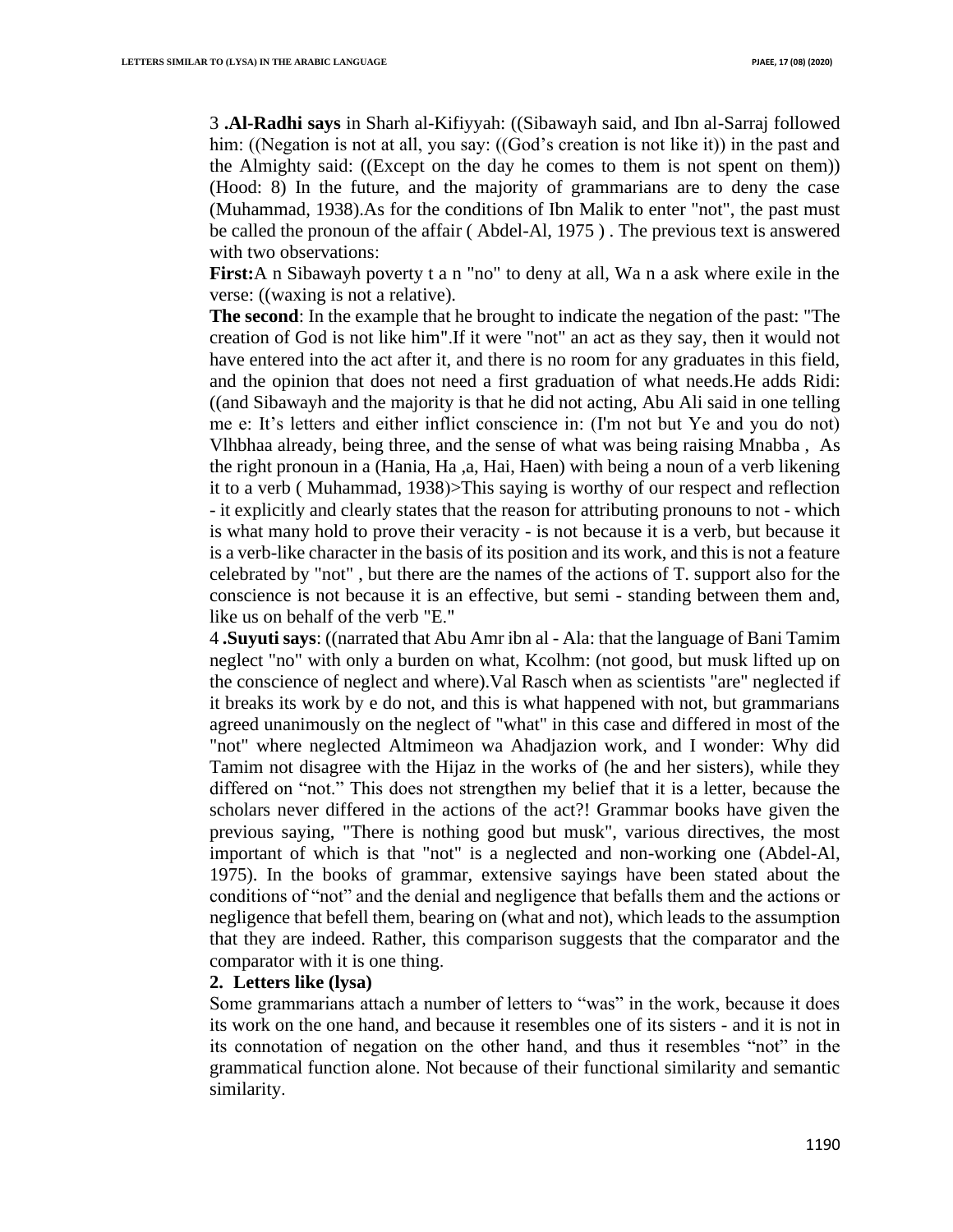The letters attached to "lysa" are four: (what), (no), (lat), and (en), and we will specialize each of them with a brief presentation of their provisions.

**First:** - The tool (what) the negation (Muhammad, 2003).

Grammarians decides there is a difference in the work of (what) work (not) The reason for this difference is that line method t a n Lahj of Tamim neglected the Ahadjazion Fih Mlunha, thus stated in the Holy Qur'an says:((What is this human beings)). And ((they are not their mothers)). Has taken an audience of sight Yin under tone Alhijazian also, they refused to say Ba workers, and they went to a Nha do not work anything and raised after tyro and Mansoob experience has been set up to drop - reducing and clear that this type of guidance E. Srava in the distance from the linguistic Lifter, which decides that What "do you do" is not. Conditions are:

A- That her name is not associated with (that) the appendix, if the hero of her work is associated with it, and that is what Farwa bin Masek al-Muradi said (Ali, 2008):

*As soon as our medicine is cheese, but Minana and another country* And the saying of the poet (Ibn Sharif, 1312 AH) .

*Build a fountain. You are neither good nor grateful, but you are porcelain* (B) the survival of the denials and the lack Antkadh, it requires a Mora, the most important:

1 .That her news is not associated with (if not), if her hero of her work is associated with her, towards the words of the Highest: (and Muhammad is only a Messenger). And his saying: (And we have only commanded one).

As for the poet's saying:

# *The eternity is nothing but insane to his family, and the one who has needs is tormented*

#### And the poet said:

#### *And the right of the Aoso day and night steals e not Nacala*

He went to some grammarians and interpretation is contrary to the origin and the response of them and prevent only Anjaj him (son Sharif ,1312 e).

2 .That it does not repeat "what" because its repetition may mean the nullification of the negation, and if it is repeated the nullity of its work, towards: ((What has not been added)), then "what" the first is neglected because it has ceased with (what) the second and what came in contravention so thumping, about the words of the poet: Sorrow does not forget you, so there is no pigeon for someone who is sitting

3 .That the negation does not diminish in the follower of the report. If it is abrogated in its work in the follower alone and not the follower, then about: ((What was added is standing but sitting)) and for that a rule in which the subject must be lifted as a news of a subject that is omitted, and its position is not valid, so if it is not abrogated Negation in the following is an accusative, towards: ((What was added is standing and resting).

4.Commitment to order in the sentence, and this requires the most important things : -That her news does not precede her name, if the hero of her work advances towards: "What is blamed by those who are reprehensible" and the poet's saying ( Abdel-Al, 1975 ).

*It is not good for a person to praise himself, but morally complain and praise* And the last saying (Ali, 2008):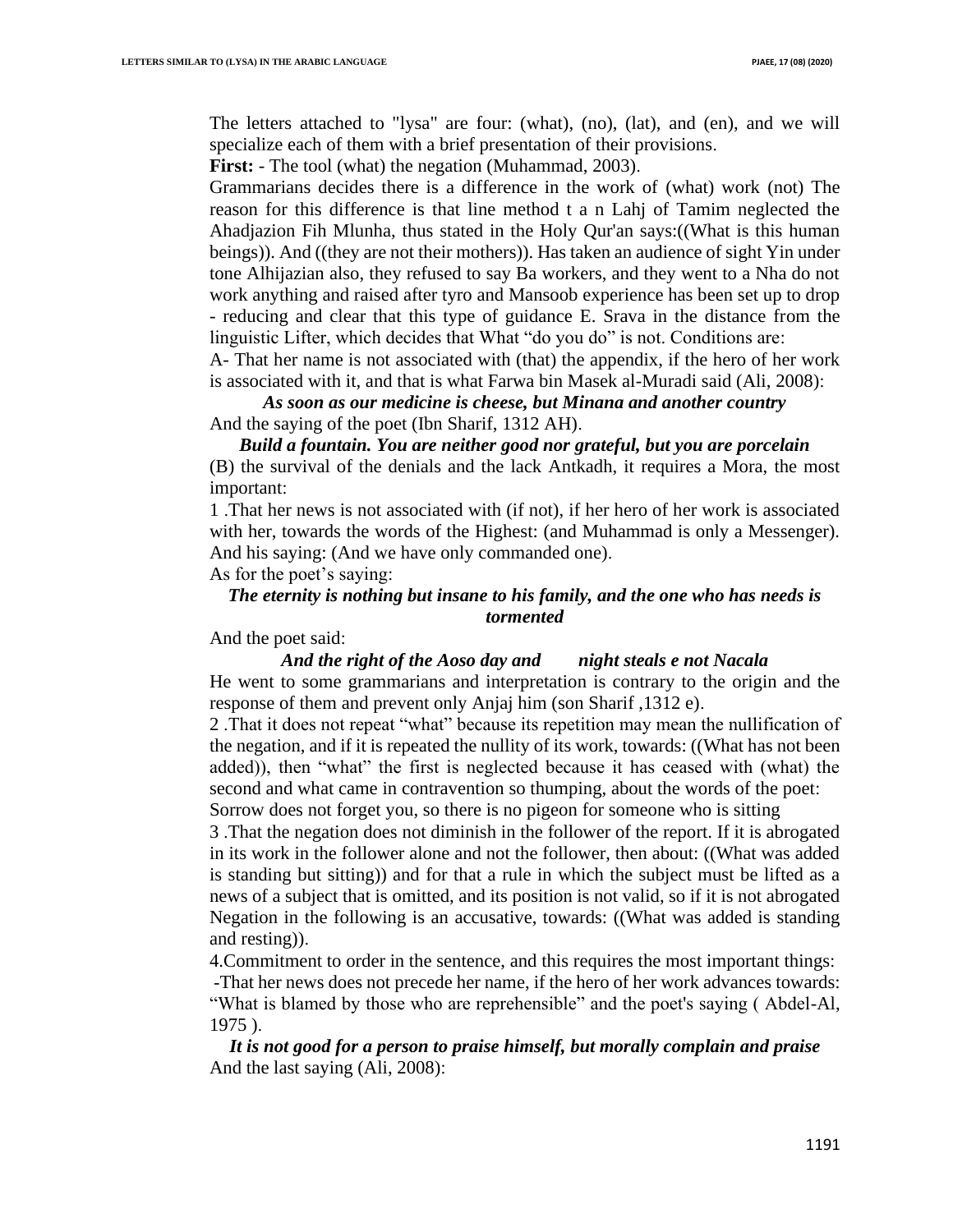## *And he will not let my people down, so submit to the enmity, but if I call upon them, they are them*

### *What is stated to the contrary is anomalous, and that is what Al-Farazdaq said (Ali, 2008)***.**

P became God has returned patrons e y are Quraish and if they like them human beings.

-That does not apply in place name on a name, Fa n champion the progress of work, towards: ((what Zaida Thumper is based on a n Zaid a place Thumper, it is true to say: "What Zaid a Thumper exists )).

-Not to apply it in place the news, a and on Wallace M, the progress of work hero, towards: ((what Zaid food  $\hat{A}$  all and food Zaid eat)).

# And it includes the words of Muzahim bin Al-Harith Al-Aqili (Al- Shanqeeti, 1990). *And to say that the houses are defined by Mina and all who are fulfilled by Mina, I kno*w

It is applicable grammarians from authorized progress in the previous two placements if a circumstance or a neighbor and Mgrora towards: ((what a certified lost) (f) (the late-nighttraveler)) and about:((What you are my interest)) and ((what night Saad traveling)) and from the words of the poet :

Ba gift packs for y Wa n you what is safe as for when the succession of Walia **Second:** The negative tool "No" (Ibn Yaish, 1999).

Some grammarians attach "not" to the work "no" the negation, based on some texts mentioned working in it, including the poet's saying:

# *Taiz, there is nothing left on the ground, and no more than what God has decreed is protective*

It does not work for these grammarians except for human beings, and it is identical to the conditions of "ma", except for the first conditions because it is not needed, because " n" does not enter its name, so it does not fall after it .Its grammarians from adding to the conditions of work to be Mamollagha Nkurtin towards: (do not work better than jihad, and no one better than the fighter, and nothing still exists and the burden of protective), and this other condition Ojazo rejected the E workers in knowledge, and has reportedly telling Nabigha Aljadi (Ali, 2008).

And she became black in heart, neither of me was a sinner, nor of her sluggish love And Abu al-Tayyib al-Mutanabi said: (Dieterici, 1861).

# *E. The generosity was not alive and deliverance from harm is not praise Maxoba nor the money still exists*

And the news of "no" was omitted as a lot, so that some grammarians have argued that it is obligatory. Take the saying of Sa`id bin Malik (Ali, 2008):

## *Whoever repels its fire, I am Ibn Qais Laprah*

Was required to mention the name of "no" which is "righteousness Ahh" and delete Brha a weak opinion, e y news reported "no" in many witnesses, and while we have provided e of them sang about what did not offer.

# **Third: the tool "E n " exculpatory (Khaled,905 e) .**

The fractured hamza, the consonant nun, can be considered as a verbal joint, as it can be a condition tool, and it can also be a negation tool. And "the negation" may be included in the actual sentence, towards the words of the Almighty: ((If we only want good)). And the Almighty said: ((If they only pray without it, females)). And the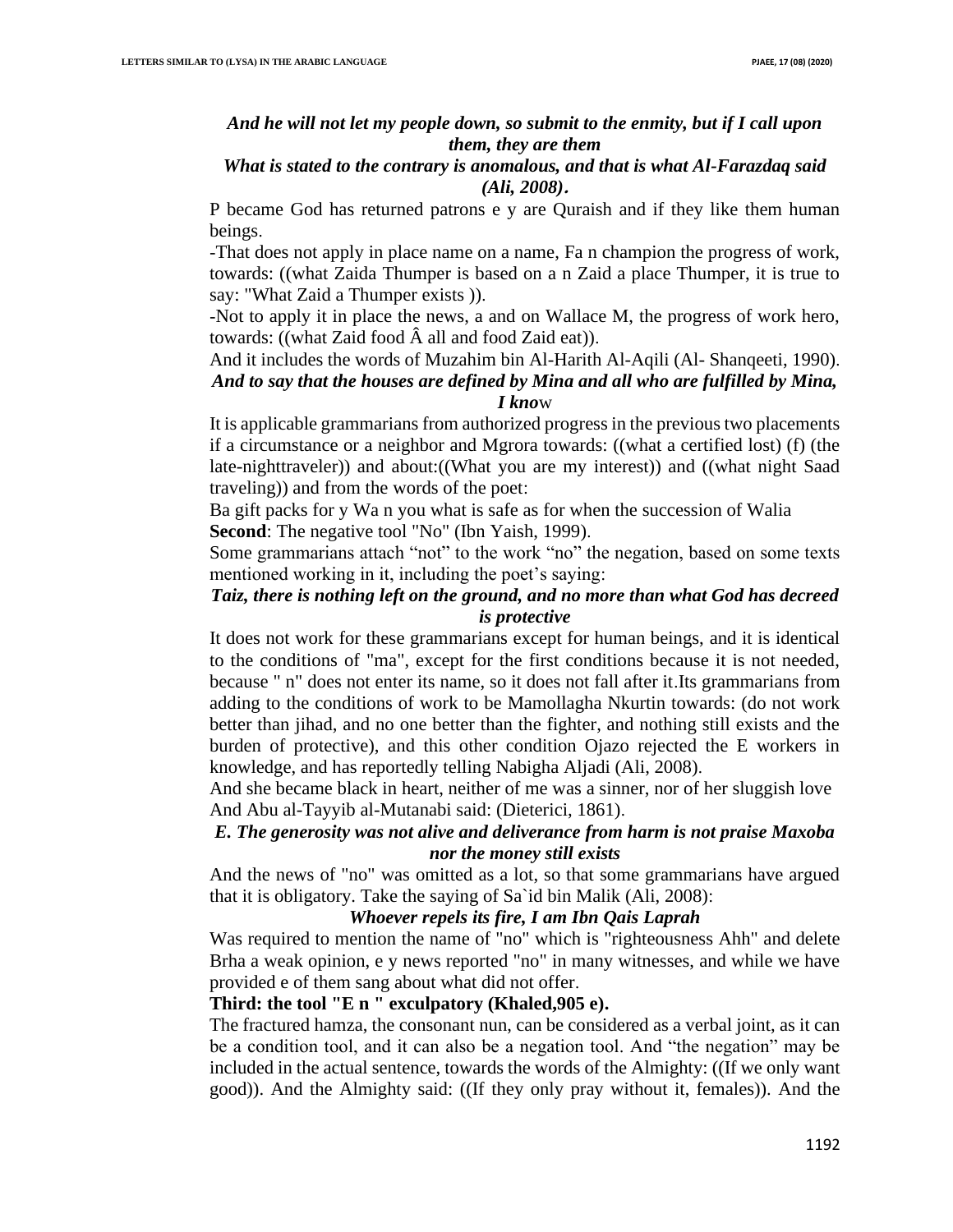Almighty says: ((And if I know closer or far from what you are promised)) And God Almighty says: ((And if I know, perhaps it is temptation)). It may enter into the nominative or adverbial sentence towards His Almighty saying: ((The disbelievers are only in arrogance)). And the Almighty said: ((Indeed, their mothers are none other than those who bore them)). And the Almighty said: ((And if it is among you, it does not contain it)). And the Almighty said: "(If you have authority with this).According to "E n " This in entering the phrase exile Ba agreement grammarians, but they differed in their work when they enter the nominal sentence, as it did not want the grammar heritage only a limited number of n evidence where the work of "E appears n " exculpatory similar to the work of It is not, therefore, that only some grammarians have attached her to her to shepherd a statement of these aphorisms, including the saying of A : Is the high: (((that someone is better than someone but goodness))) and their saying: (( That this benefited you )) by the accusative , and with it the reading of Saeed bin Jubair was mentioned in God Almighty says: ((For those who call without God to worshipers like you )). And the poet said (Ali, 2008):

*That he is seized on any one but the weakest lunatics* And his last saying (Ali, 2008):

*A person is dead by the end of his life, but if he despises him, he is let down* It is clear that these texts in which the work "The work of "isnot" appeared in agreement in that it adhered to the order between its actions, just as the negation did not invalidate it. Also, "n" itself did not repeat itself and did not enter its name, which are the characteristics that made grammarians Those who say her work stipulate it. Fourth: The tool "Lat" (Abdel-Al, 1975).

Perhaps the only thing that the grammarians agreed upon when they dealt with "latt" is its significance, as it indicates to them the negation by agreement, and then they differed after that in everything related to it: its phrasing, its classification, its function, and its income all together.

-As for its wording, it is different whether it is simple or compound. Some grammarians who went on to say that it is a simple word and some of them went to say that it is a combined pronunciation of more than one word, namely "no," the negation, and "ta", in which they differed: Oh, it is the feminine feminine move to get rid of the inhabitants or the extra V .

-But the classification of which also have differed between the mind actually , mind or characters, as different Sayers Bflatha between the mind really fully on the weight of "P Al" open eye and similarity "Yale At" the weight of "doing" Peixrha mind or origin " Not "by breaking the yaa, then accepting the alpha according to the rule, then exchanging the sine t as in replacing it with the word" ((s)), since its original is a sixth.

-As for its grammatical function, it is also different. From the grammarians who went on to say that she does nothing, and if the next name for her is raised, then the beginning of the deletion of his experience, and if it occurred, it was applied to an offense that was omitted, and if it was entrained, then the neighbor's grief ((from immorality)).Some of them saw a Nha work work ((not)) precluding committees Q: Name focus and raise the news, Lefka n Ha ((not)) which increased to exonerate them na. And some of them are more likely to be doing a "not" job. She raises the name and puts the news on two conditions :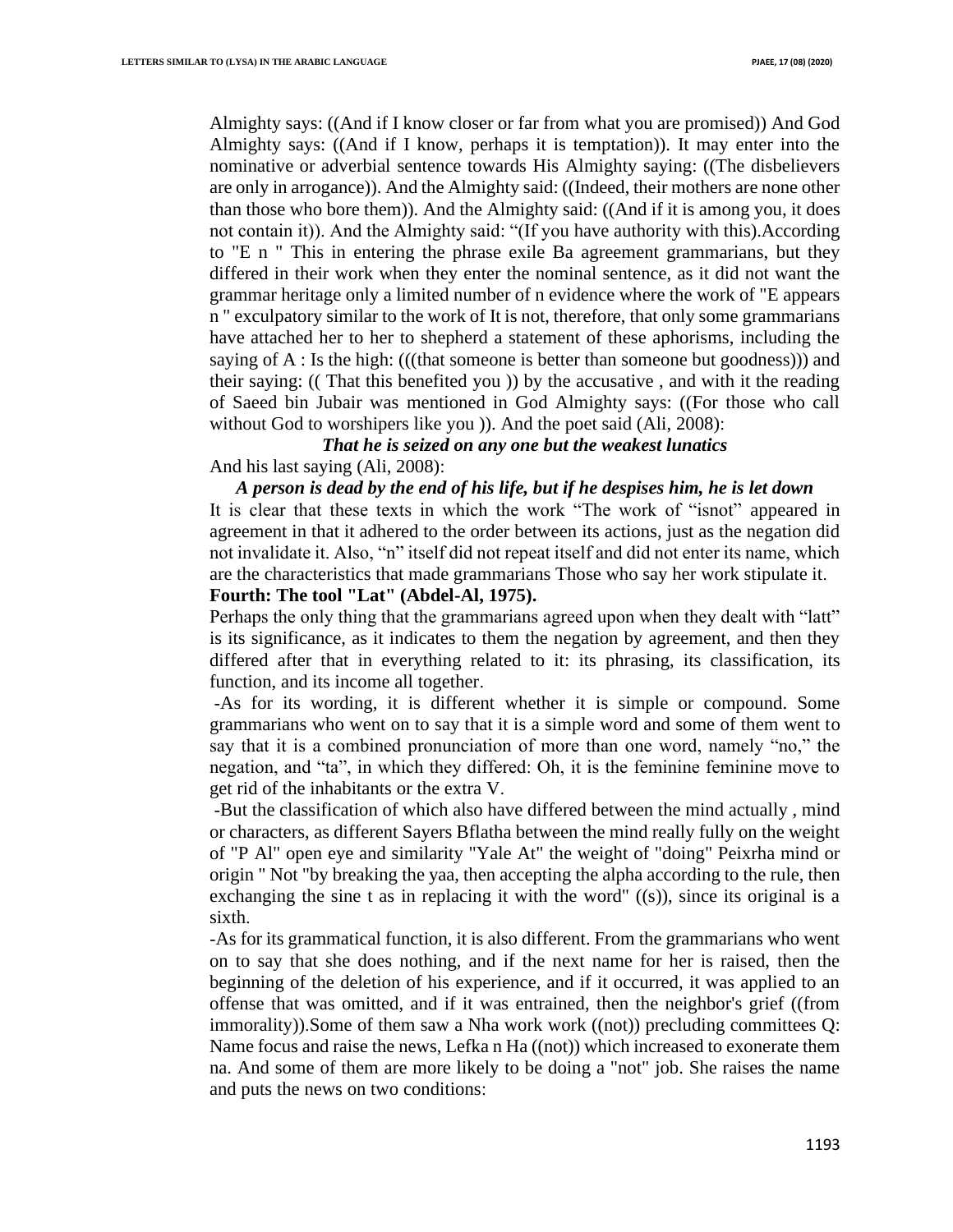1 .have Mamulhe the word "then" about the verse: ((and lattes while inevitable).

2. sufficiency to one of the two pillars and not to combine them and often mentioned Mansoob and delete raised.

-As for her income , he also disagreed. Should she enter the word "when" alone? Or can we enter a synonym? Cowan watch two positions of N h uh: some of them limit their income in the word "then" alone and some of them are also authorized to enter what about Aradfha, citing the words of the poet (Abdel Aal, 1975):

# *The oppressors have regretted, and there is no remorseful hour, and the oppressor is a pleasure and desperate*

And Al-Ashay said (Khalid, 905 AH).

*There is no memory of a splint, or whoever came from it with Taif of horror* And the saying of the poet Shabib bin Ja`il Al-Thalabi (Ibn Sharif, 1312 A.H.)

*You are noir, you will not be here, but it seems that you are noir Ajent* And Abu Zabid Al-Taie said (Muhammad, 1938) :

*They asked for our peace, or that we answered that not while staying* And the last saying (Muhammad, 2007):

*And this is when the time is not due, but before that, they avoided if T* But E n of grammarians from the authorized entry is also equivalent as at home, but in step Audi:

*People left their shoulders for us and took no hope to flee (Abdel-Al, 1975)***.** It is clear from this brief presentation that the attachment of (LAT) to (not) in the work is the statement of a limited group of grammarians, and that it is a saying that is based only on a very limited number of linguistic texts in which the two sides of the chain of transmission are not mentioned in the sentence at all, but only one of them is the matter. who opened the door for making grammatical interpretations attached to (not) closer to a n be an opinion grammatically him to describe the linguistic phenomenon?

#### **3. (" lysa " in the Koran)**

((lysa)) appeared in the Holy Quran eighty-eight times

1 .Thirty times of them he reported semi-sentence - a neighbor, a traitor, and a traction device "the lam", as the Almighty says: ((And without him he has no guardians)). Like the verse: ((it is not without revealing God))."

2 .Twenty-four times of it, its report is like a sentence of a neighbor, a traitor, and a device of traction (Al- Ba'a)), like the Almighty saying: ((There is no misguidance in me, but I am a messenger from the Lord of the worlds)) and His saying: ((There is nothing in me is a fool). Including, of course, dragged the news with the excess Ba .

3 .including eighteen times came Brha (a phrase neighbor entrained tool traction ((a)), such as the verse: ((lysa you stand to shorten the prayer)). The Almighty said: ((not on an awkward blind.

4 .Of these five times, the report came almost as a sentence and a traction, and the traction device (from) is similar to what God Almighty said: ((He said, O Noah, that He is not one of your people)). God Almighty says: "He who drinks from it is not from me".

5 .Of these five times, the report came in the form of a sentence similar to jar and maarr, and the preposition ((in)), as the Almighty said: ((Is there no resting place for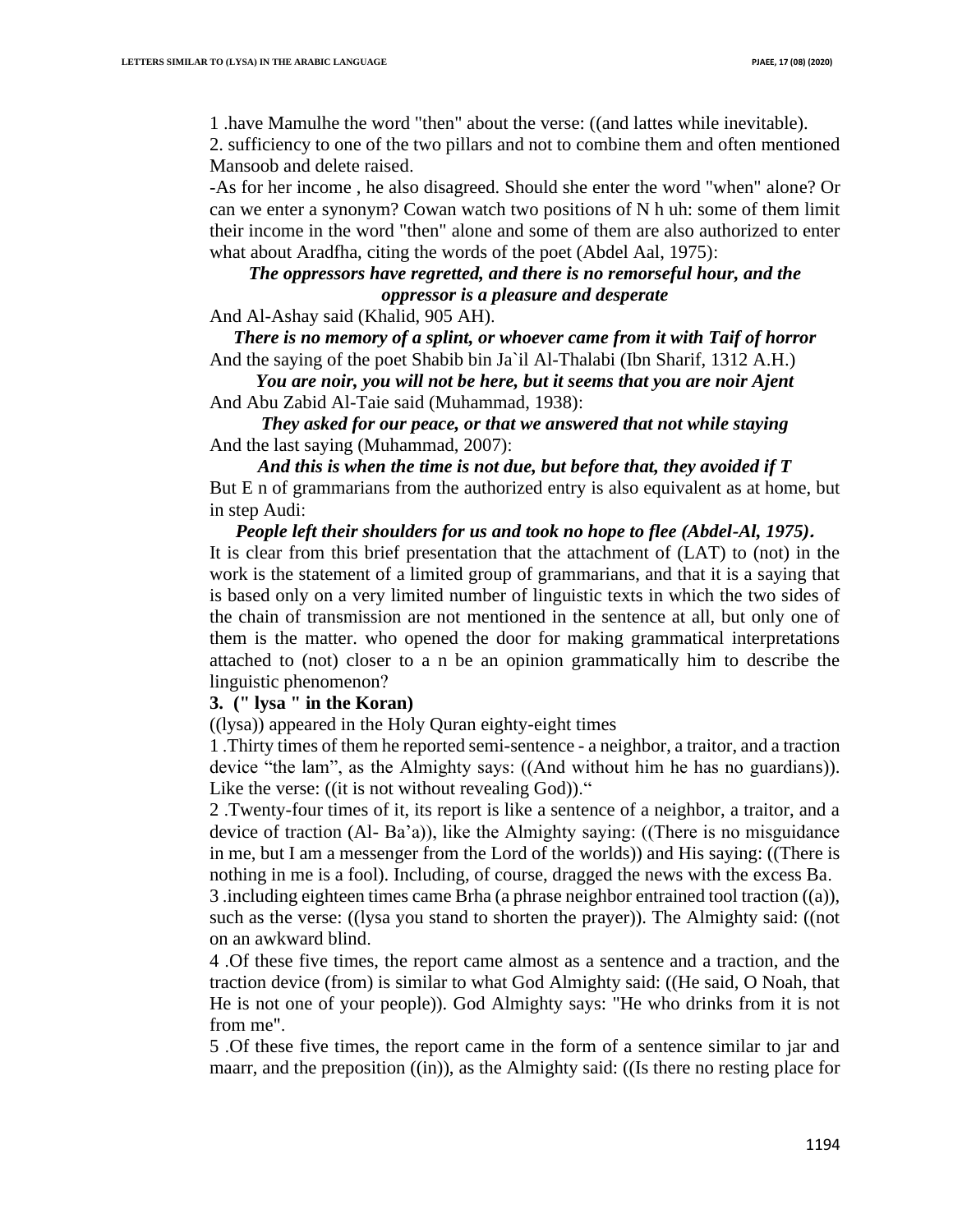the unbelievers in hell)). And the Almighty said: ((They say with their mouths that which is not in their hearts)).

6 .Of these two times, the report came in the form of a sentence like jar and mawjr, which is the preposition ((kaf)), and they are in the words of God Almighty: ((O women of the Prophet, no one is like one of the women)). And the Almighty said: ((There is nothing like it)).

7 .It was mentioned twice in the manner of shortening the meaning ((what or not)) and of course there is no denial, and it is not related to news, as the Almighty said: ((And that there is nothing for a person but what he seeks)). And the Almighty said: ((There is only fire to them in the Hereafter)).We can say a n news " is not" Lord four and eighty times a phrase (a neighbor and Mgrora) in place of monument Wa quarter times only mentioned erected explicitly .As for the name ((not)), it was mentioned fifty- five times in the Noble Qur'an denying the news almost a sentence before it, and this means that "does not" deny that something happened to what follows after it was a name or a news. If the news is presented, it denies the occurrence of the name It is as in the words of the Almighty: ((He has no authority)). She denied that the Sultan had fallen on the news to him, and also the Almighty's saying: ((You have no wing)). Where she denied the occurrence of ((wing)), which is the name on the report ((be upon you)), and she denies the occurrence of the news on the name, as in the Almighty saying: ((He said, O Noah, that he is not one of your people)). And the Almighty said: ((He should not come to them on the day that is not spent on them)). And the Almighty said: ((Do not say to the one who brought peace to you, you are not a believer)).And ((not)) in this is quite similar to the other negative letters, and this confirms its literalism according to the opinion of some scholars .If we think about roses, "not " in the Qara n Karim and found evidence of professionalism eight times it has received Mattova them by not exculpatory, straight and meaning, but meaning is the same, the function is the same function, it says: ((not Bomanicm nor the aspirations of the people of the book)). That is, it is not based on the aspirations of the People of the Book, as the Almighty said: ((There is no guardian or intercessor without him)). That is, they do not have a guardian without him, and they do not have an intercessor without him.

And also, evidence that many meanings: ((not on the weak and the sick, nor on those who do not find what they spend embarrassment if advised to Allah and His Messenger).

The meaning is: There is no blame for the weak, and no blame for the sick, and for those who find their spending nothing wrong (Abdel-Al, 1975) .

All these Quranic verses indicate their literalism, despite the differing opinions of the grammarians about them .

#### **Conclusion**

1. ((lysa)) is an element of exile. Some of them count it as deficient acts, and they are the people of Basra, and some of them count it as kindness, and they are the people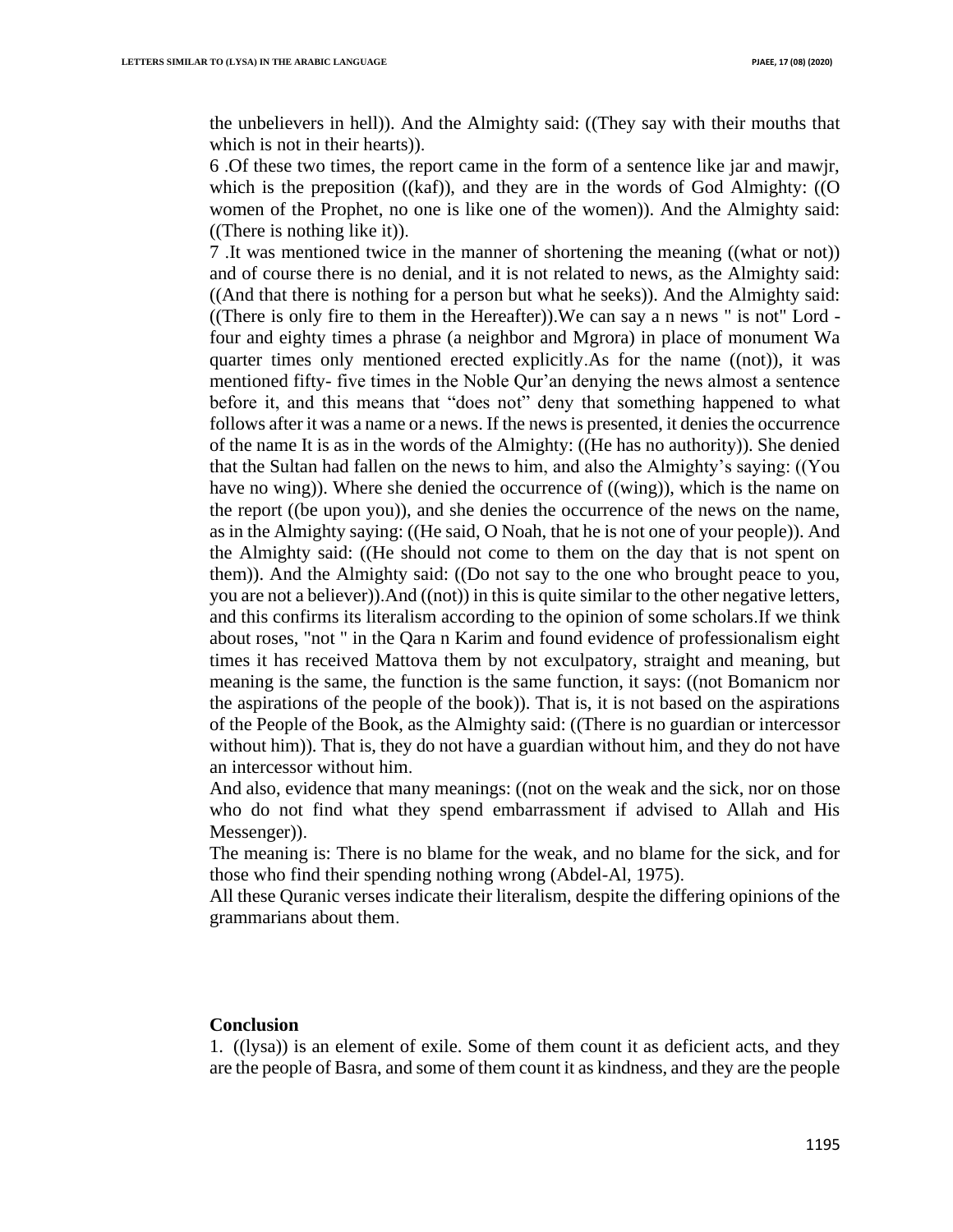of Kufa, and some of them count it as tools of exception, and some of them count it as neglected. The denial is nothing but no action for it on this path.

2. I show that ((not)) in the opinion of the radiator is the character (and may not be built, including an actor, but tells him that so you say: "Zaid is not only in place, " it was said that the Tell Zayd in your saying, "Zaid is not a starting point and everything has no action, so reporting about it can only be done by the one who says: Your brother added, as the file admits the file clearly and literally (lysa)

3. It became clear to me that ((lysa)) was absolutely denied by Sibawayh and Ibn Al-Sarraj and Al-Radhi, she says: (God's creation is not like him) in the past, and God Almighty says: (Except on the day that He comes to them, is not spent on them) (Hood: 8) in the future, and the majority Grammarians on it for the denial of the case . 4. ((not)) may cause conscience in ((I'm not but Ye and you do not)) Vlhbhaa already being three, and the sense of what was being raising Mnabba, as the conscience of the right to E (Here I O, Haaoa, Haia, Haian) with Being a noun is a verb simile already.

5. It is permissible for ((not)) to come with ((except)) according to Al-Suyuti, as they say: (There is nothing good but musk) by raising it because of its negligence and there is no conscience in it.

6. Some grammarians attach a number of letters to "Kan" in the work because it works on the one hand, and because it resembles one of its sisters and is not in its connotation of negation on the other hand, and thus it is similar to ((not)) in the grammatical function alone.

7. The letters attached to (not) are four: (what), (no), (lat), and (that) .

8. (( lysa )) appeared in the Noble Qur'an eighty-eight times, of which thirty times were reported almost as a sentence - a neighbor and a traitorous one - and a blameworthy device like the Almighty saying: (( And without him there are no guardians )) (Al-Ahqaf : 32) and eighteen times its report A semi-sentence of a neighbor, a traitor, and the administration of the traction (Ali), as the Almighty said: (((It is not a blame for you to fall short of prayer )) (An-Nisa ': 101) ..... and so on.

9. It was mentioned twice, which is a style of shortness meaning ((what and not)) and of course it is not in them, as it is not related to the news, as the Almighty said: "And that a man has nothing but what he pursues" (An-Najm: 39).

10.The name of the "not" Lord fifty - five times in the Koran nonperson, the news phrase ahead of it, and the meaning of this that ((lysa)) denies the occurrence of something beyond comes a name was a and a news story, the progress news, it denies the occurrence of the name it as in the words of the Almighty: (He has no authority) (An-Nahl: 99) .

11.The news is not reported a quarter and eighty times a phrase (a neighbor and Mgrora) in place of monument and only four times stated explicitly erected.

#### **References**

1. Abdel Aal Salem Makram, 1975, Humaa Al-Hawamah Al-Suyuti, Scientific Research House, Kuwait